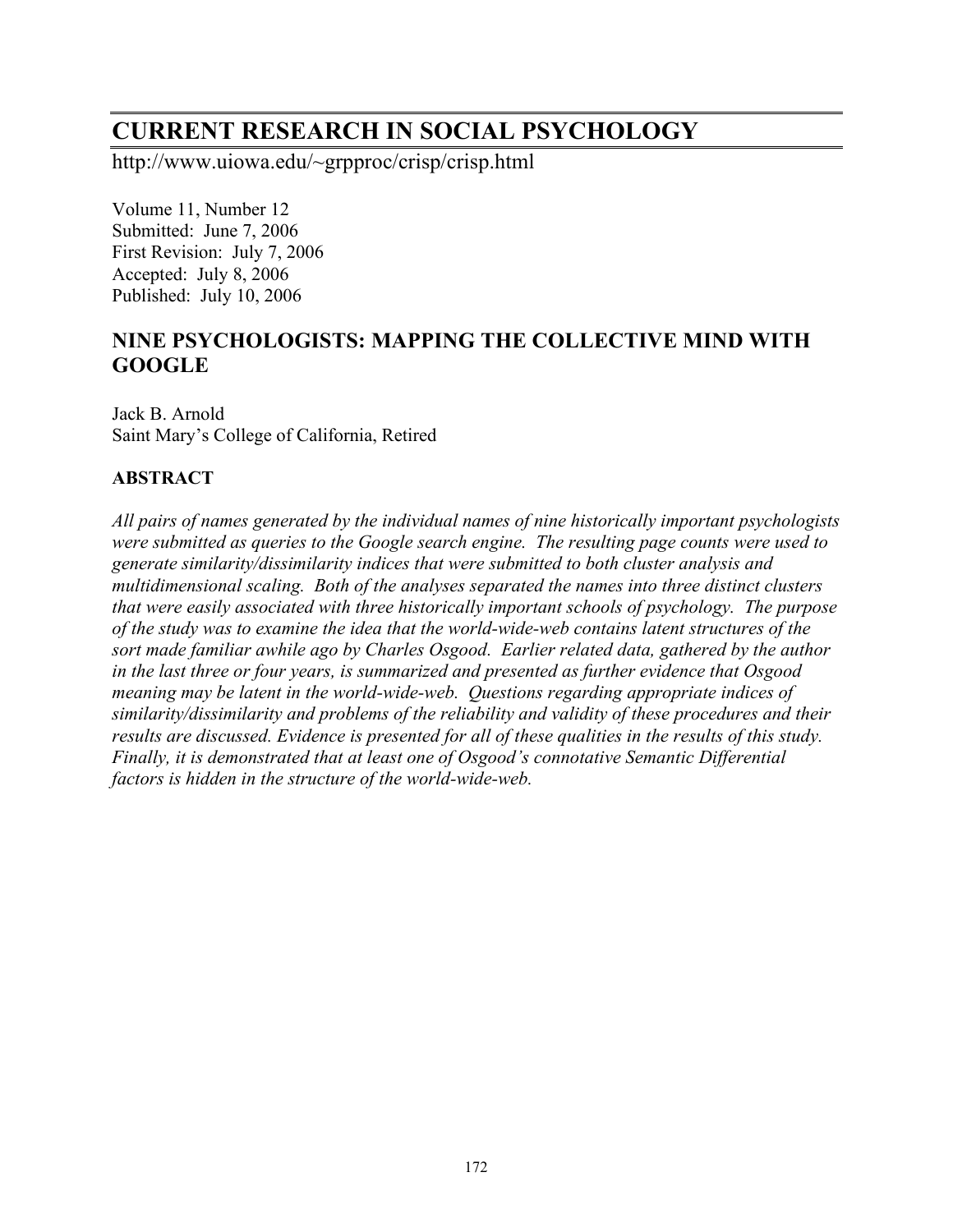## **INTRODUCTION**

With the amount of discussion that has been generated lately about Google and the, so called, semantic web or Semweb (for example, Ford, 2002a, b), I am surprised that some psychologist has not noticed and remarked publicly that the coarse structure of the world-wide-web may be hiding semantic structures in which psychologists have, in the past, shown great interest. Here I am using the term "semantic structure" in an old fashioned sense that, I think, would warm Charles Osgood's heart (Osgood et al., pp. 25-124 and elsewhere). Events like the following sometimes occur during a Google search: (a) The search term, {+Freud +Jung}, finds 6760 documents. (b)The search term, {+Freud +Rembrandt}, co-occurs in only 645 documents. [1] Having noticed several of these occurrences, I am further surprised that our hypothetical psychologist wasn't moved to infer that those numbers might index the similarity of meaning of the co-occurring concepts (again using Osgood's sense of meaning). At least a couple of computer scientists (Cilibrasi and Vitynai, 2005) have made this inference and I suggest that much of their paper is likely to be both accessible and interesting to psychologists.

Osgood is remembered for, at last, three significant contributions to the behavioral/social sciences. He developed a mediational theory of meaning based on conditioning (Osgood, Suci  $\&$ Tannenbaum, 1957, pp. 5-9). He developed a construct, the "semantic space," where the meaning of a concept is represented as a vector in a space spanned by an unknown (but discoverable) number of dimensions of meaning (Osgood, Suci & Tannenbaum, 1957, p. 25). And he developed a method, the Semantic Differential, for discovering the location, or meaning, of the concepts within the semantic space (Osgood, Suci & Tannenbaum, pp. 18-30, and elsewhere). The mediational theory is rarely mentioned now. However, the spatial model and the measurement method are alive in several areas of behavioral/social science research. I did a Google search for the term +"Semantic Differential" and found 149,000 references. The Google Scholar service (Google website, n.d) classified 920 of these as scholarly works published between 2004 and 2006.

To measure meaning, Osgood asked subjects to rate words (or more complex concepts) on Likert type scales defined by polar opposite adjectives, like good/bad or weak/strong. Low ratings were to indicate that the word was better characterized by the adjective defining the low end of the scale. High ratings were to indicate that the word was better characterized by the adjective defining the high end of the scale. Osgood called the activity of rating concepts on scales "differentiating" the concept's meaning (Osgood, Suci & Tannenbaum, 1957, p. 26). The number of possible SD scales is, clearly, very large. However, generally only a subset of the possibilities is used in a particular study. Each SD scale was conceived as a dimension in the semantic space. However, as most of the scales are correlated to some degree with other scales, some method is required to assess the number of actual independent qualities represented. Osgood and his group used factor analysis to determine the number and of independent dimensions. The number of salient factors was usually discovered to be three, a finding closely replicated over many separate studies involving numerous classes of concepts and numerous cultures and languages (Osgood, Suci & Tannenbaum, 1957, pp. 169-188). The most salient factor was usually one highly correlated with the good/bad scale when that one was included in the battery. The other two most salient factors were one closely correlated with active/passive and one correlated with weak/strong. Osgood called these factors connotative dimensions of meaning as distinguished from denotative dimensions of meaning. It is clear that the SD method is not very sensitive to the dictionary-like aspect of meaning which the Osgood group calls "denotative meaning" (Osgood, Suci & Tannenbaum, 1975, pp. 321-325, and elsewhere).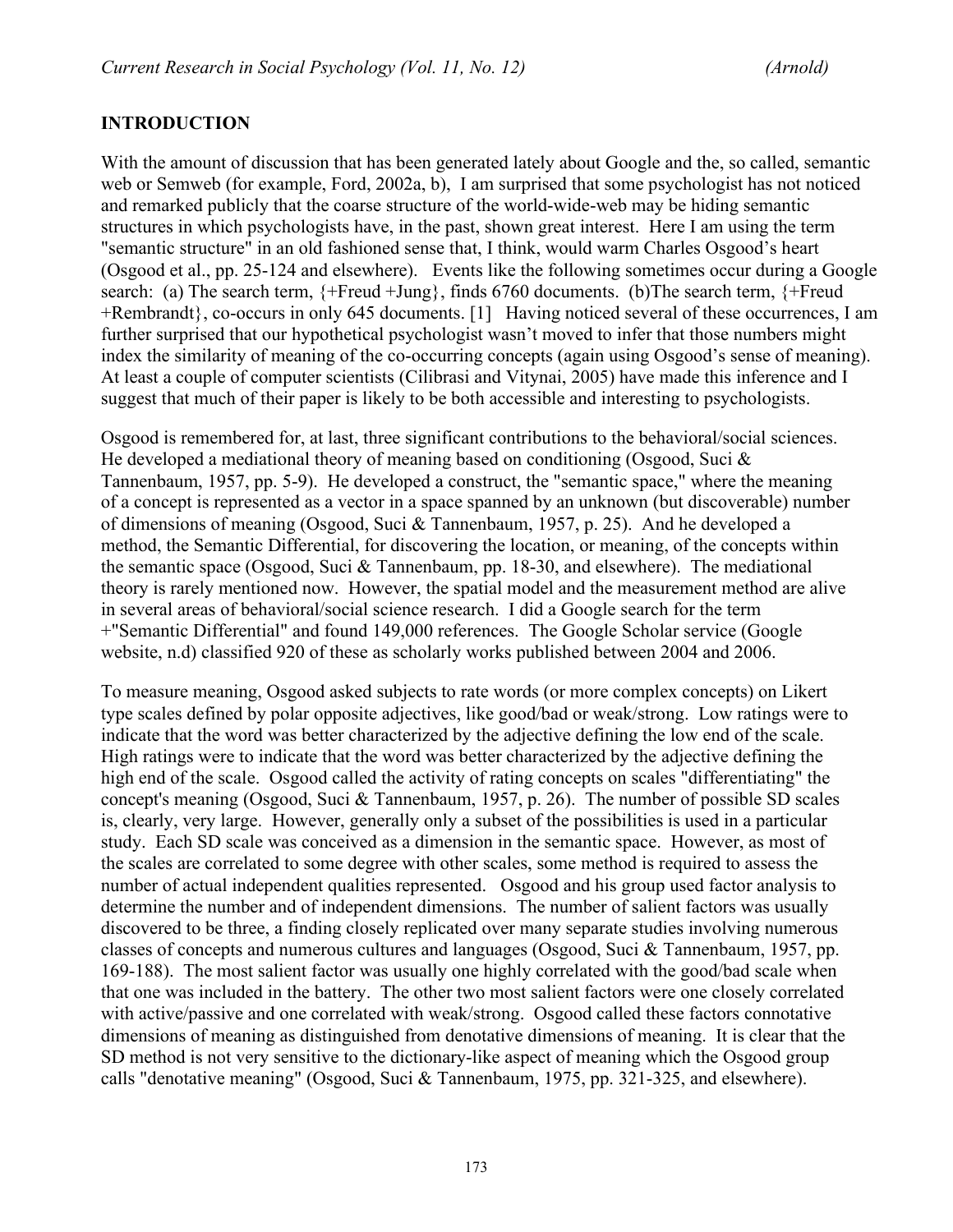Although I have great regard for the utility of the Semantic Differential method, it is Osgood's very general idea of a semantic space that causes me to remark that his heart would be warmed by the idea of a semantic web, and especially a semantic web whose secrets might be open to psychometric methods. However, the best method to use with Google may not always be the Semantic Differential. Even if a Google parallel to SD scaling were devised, that method would likely not be the most efficient way to measure denotative meaning. Denotative meaning may better be measured using techniques like cluster analysis and multidimensional scaling applied to direct measures of the similarity of concepts, measures that are not derived from ratings on intermediary SD scales. Examples are judgments of the degree of similarity/dissimilarity of members of pairs of concepts, the frequency with which members of a pair are confused, or the number of Google pages in which a pair of concepts co-occur. Osgood's SD method is like any other approach that uses factor analysis. It can only discover the factors present in the original variables, in this case the SD scale battery. A direct similarity/dissimilarity for a pair of concepts will presumably include all of the dimensions relevant to discriminating the members of the pair. In fact, researchers have had some success using multidimensional scaling to solve SD problems. Osgood reports a doctoral study by Rowan (Osgood, Suci & Tannenbaum, 1957, pp. 143-146). Rowan apparently found some correspondence between the SD factors and his multidimensional scaling results and additional multidimensional scaling results that were difficult to interpret. Other workers (Flavell, 1961; Arnold, 1963, 1971) have obtained results that suggest that direct similarity/dissimilarity measures contain information that may be explained only partially by the connotative (SD) factors.

Consider a likely small study proposal, perhaps part of an M.A. thesis. The researcher is interested in one possible effect of taking a course in the history of psychology. She presents a number of course graduates with all of the possible pairs from a list of names for nine important psychologists. Say, Freud, Adler, Jung, Wertheimer, Köhler, Lewin, Watson, Skinner and Thorndike. Her instructions to her participants are to rate each pair on a scale ranging from zero to one-hundred to indicate how similar the members of the pairs appear to be. For her analysis of the data, she might average the resulting set of similarity matrices and use one or more of the readily available methods for cluster analysis or multidimensional scaling to search for a potential latent structure in the minds of her participants. An obvious expectation, assuming that the history course had any effect, would be that the results would display three clusters: three gestalt psychologists, three psychoanalysts, and three behaviorists.

#### **METHOD**

#### **Data**

Now consider another small study, one that I actually did, that might have been done as a preliminary to the one just described. I used the Google search engine to report on the frequency of occurrence in its index of web documents for each of the nine names mentioned above and for the frequency of occurrence for each of the possible 72 orders of pairs of names. Order sometimes makes a difference with Google's results. I did not use just the last names as search terms, since that would no doubt have inflated the document counts with noise caused by non-relevant persons with the same last names as the persons of interest. The search terms I did use were +"Sigmund Freud", + "Carl Jung", +"Alfred Adler", +"John B. Watson", +"B. F. Skinner", +"E. L. Thorndike", +"Wolfgang Kohler", +"Kurt Lewin", and +"Max Wertheimer". The quotation marks indicate to Google that a phrase is to be taken as a single term. I appended the plus sign (+) to indicate to Google that I did not want to count pages that failed to include the term.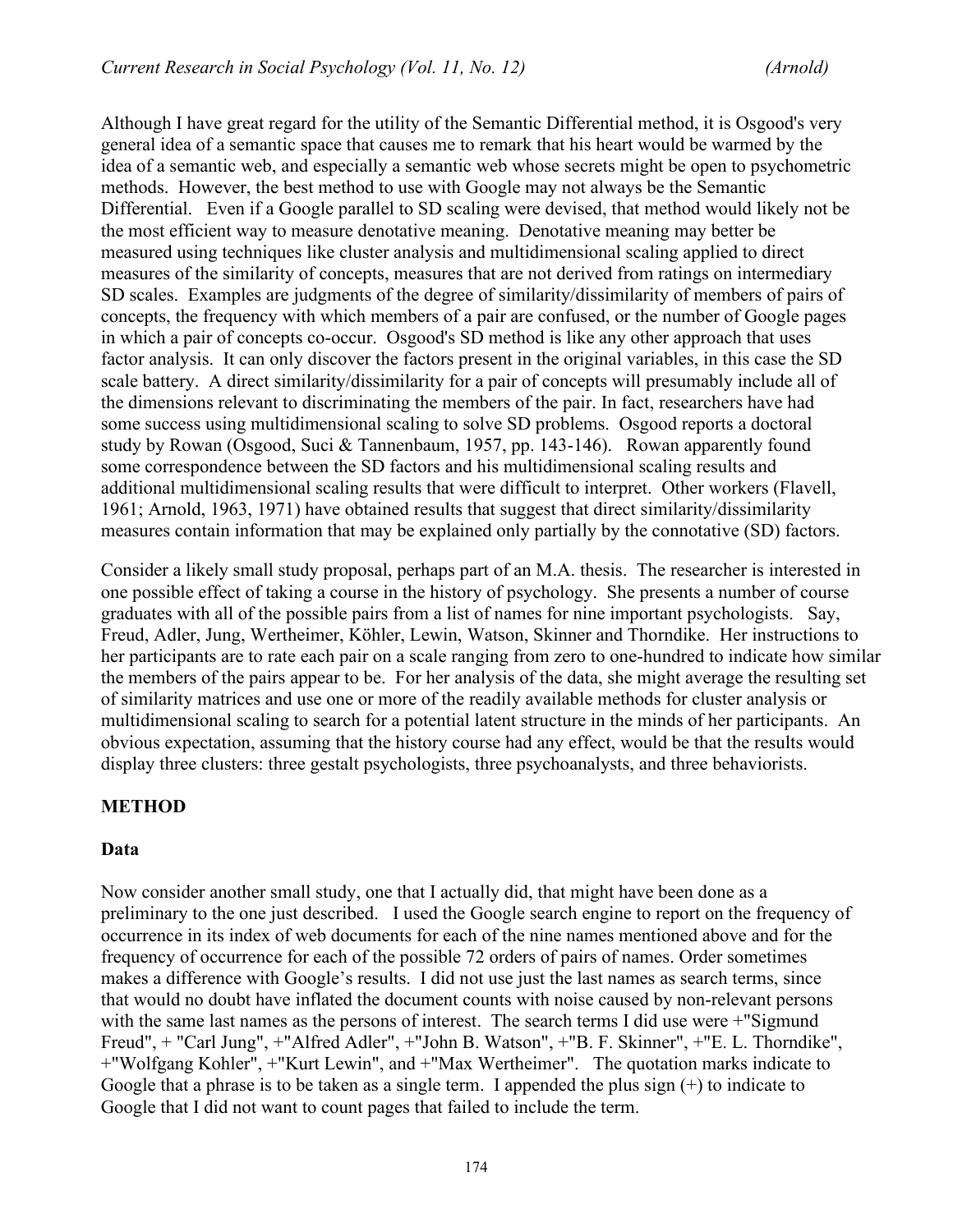The choices for inclusion as members in the three categories were not hard to make. My primary criterion was that members be well known, at least by social /behavioral scientists, as members of their respective schools. The psychoanalytic group was the easiest to form. Freud was, of course the most obvious choice. Adler and Jung were nearly as obvious, evidenced, for example, by Watson and Evans' (1991, p. 561) chapter title, "Adler, Jung and the third generation of dynamic psychologists." This was preceded by a chapter devoted to Freud and the early development of psychoanalytic thought. Several of Freud's more intimate and loyal collaborators are mentioned in this earlier chapter, but none are as well known outside psychoanalytic circles as Adler and Jung. The discussion of dynamic psychology in Boring's classic *History of Experimental Psychology* (1950, pp. 706-704) shows the same general distribution of emphasis, as does another classic, *Brett's History of Psychology* (Peters, pp. 715-730). Selecting behaviorists was also an easy task. J. B. Watson is the acknowledged philosophical founder of the group (Boring, 1950, p. 641, 643), and B. F. Skinner may be the best known of any of the Behaviorists likely because of his very radical philosophical stance, his willingness to offer practical advice on anything related to behavior, and his association with behavioral therapy (Watson & Evans, 1991, pp. 488-490). My selection for the third behaviorist was E. L. Thorndike. His major contributions occurred before Behaviorism was officially established, but he is discussed by most historians as an especially important precursor to Behaviorism (Watson & Evans, 1950, 471-472; Peters, pp. 694-699). The choices to represent the Gestalt school were, also, nearly automatic. Wertheimer and Köhler were two of the three founding members of the Gestalt movement, and Kurt Lewin, although not usually considered a founder of the movement, was an especially important social psychological theorist, noted for being profoundly influenced by the Gestalt movement (Watkins & Evans, pp. 501-518; Boeree, 2000).

Table 1 shows the matrix of occurrence/co-occurrence frequencies. Data for the 72 permutations of the nine names taken two at a time are displayed in off-diagonal cells. The numbers in the main diagonal are the page counts for the individual names. Notice that the matrix is not perfectly symmetrical that order, row name first and column name last, does sometimes make a difference. Queries taken at different times don't always yield exactly the same results either. These numbers were accumulated, one at a time, over the course of two days, 2/28/06 to 2/29/06. Changes in the numbers do occur over time, but I have not noticed any material changes over a period of a day or so. The numbers shown are the obtained frequencies divided by 1000.

|              |                  | 2.              | 3.             | 4.           | 5.                   | 6.     |        | 8.     | 9.     |
|--------------|------------------|-----------------|----------------|--------------|----------------------|--------|--------|--------|--------|
| 1 Freud      | 1710.000 119.000 |                 | 33.700         | 0.930        | 39.600               | 0.235  | 0.193  | 0.659  | 1.180  |
| 2 Jung       |                  | 119.000 699.000 | 29.300         | 0.813        | 14.700               | 0.085  | 0.117  | 0.541  | 0.258  |
| 3 Adler      | 33.700           |                 | 27.000 161.000 | 0.571        | 0.832                | 0.250  | 0.173  | 0.431  | 0.347  |
| 4 Watson     | 0.945            | 0.816           |                | 0.571 36.400 | 13.200               | 0.243  | 0.213  | 0.188  | 0.431  |
| 5 Skinner    | 39.500           | 14.600          |                |              | 0.831 13.200 342.000 | 0.407  | 0.307  | 0.605  | 0.537  |
| 6 Thorndike  | 0.234            | 0.083           | 0.250          | 0.245        | 0.407                | 13.600 | 0.050  | 0.082  | 0.117  |
| 7 Köhler     | 0.192            | 0.130           | 0.173          | 0.213        | 0.307                | 0.049  | 11.000 | 0.168  | 0.405  |
| 8 Lewin      | 0.653            | 0.537           | 0.431          | 0.188        | 0.605                | 0.080  | 0.168  | 93.300 | 0.540  |
| 9 Wertheimer | 1.180            | 0.257           | 0.347          | 0.431        | 0.537                | 0.117  | 0.405  | 0.540  | 22.300 |

#### **Table 1. Google Page Counts/1000 for Pairs of Psychologist Names**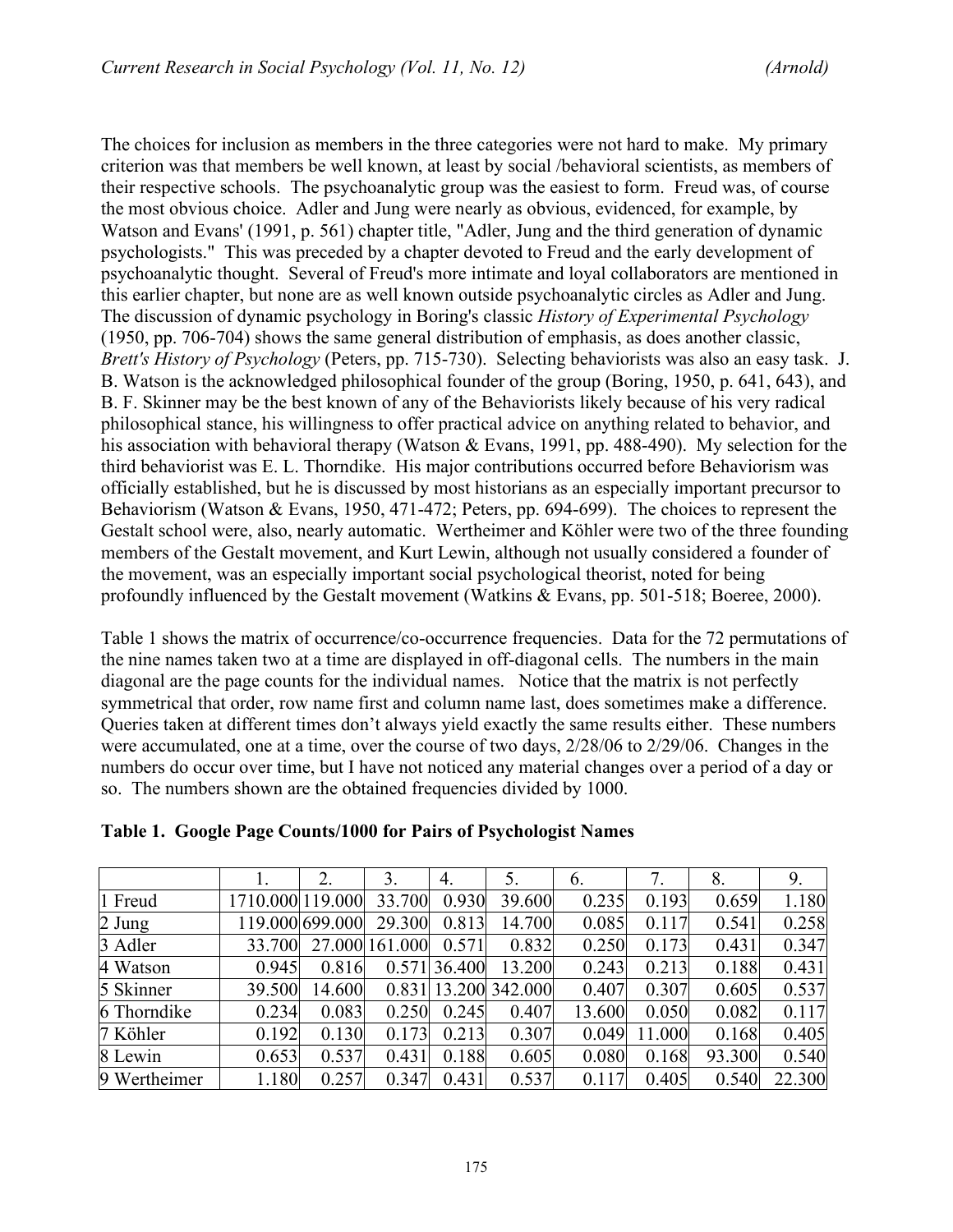## **Data Analysis**

I examined the data with both hierarchical clustering and multidimensional scaling procedures. However, before these methods could properly be employed, some pre-processing was necessary. The individual concepts vary markedly in the numbers of page counts they elicit, so the raw counts need to be normalized, otherwise the apparent similarities among the concepts are likely largely to be a function of individual concept page counts.

The steps in the pre-processing were determined by experience during three years of trial-and-and error work with a number of data sets like Table 1 coupled with a small amount of very loose theory. First, the matrix was converted from asymmetric to symmetric by averaging the upper and lower triangles. The differences were not especially frequent nor were they usually large. It did not seem a stretch to assume that corresponding upper and lower numbers were estimating the same parameter. Second, the matrix data were used to calculate an index of similarity for each pair of concepts. There were a number of possibilities. I found the "cosine of pointwise mutual information," cpmi, (discussed by Terra & Clark 2002; Makkonen, Ahonen-Myka & Salmenkivi 2002; and others) to be convenient and to work well with the Google data. I present, below, the Makkonen, *et al.* formula, with slightly edited notation: cpmi(A,B)=nA&B/square-root(nA\*nB), where  $n(A&B)$  is the number of co-occurrences of concept A and concept B and  $nA*B$  is the product of the number of individual occurrences of concepts A and B respectively. Relative to the matrix in Table 1, nA&B corresponds to off-diagonal elements while nA and nB would each be main diagonal elements. As far as I have been able to determine, cpmi is more often used to index the similarity of documents based on the frequency of the co-occurrence of concepts rather than the similarity of concepts based on their co-occurrence in documents, as I have done here. This index is, clearly, a kind of correlation. The maximum value is 1.0 in the case of perfect overlap, and the minimum value is 0.0 in the case of no overlap. Note, also, that the devisor on the left satisfies the need to normalize the effects of differences between nA and nB.[2] I did consider, and experiment with, more common measures, like the phi-coefficient, but to calculate phi one needs a frequency for a base population, and it is not at all clear what that number should be in the present context. (See, however, the discussion of this by Cilibrasi & Vitanyi, 2005.)

I used the non-metric, hierarchical clustering procedure described by Marascuilo and Levin (1983, pp. 254-258), to cluster analyze the cpmi matrix. The cpmi values tend to be small, even though based on large overlap frequencies. Non-metric clustering is based on the rank order rather than absolute values of cpmi and tends to show clusters based on relative similarity rather than absolute similarity.

I programmed Marascuilo and Levin's instructions into a Microsoft Excel macro with the Visual Basic for Applications programming language (see, for example, Walkenbach, 1997).

For multidimensional scaling I used the cmdscale package from the R statistical environment (The R Development Team, 2005, pp. 868-869). This R package features the classical, metric, multidimensional scaling method developed by Torgerson (1958, pp. 247-297), rather than the newer methods introduced by Shepard (1962a, b) and Kruskal (1964a, b). The older method, when used carefully, is more likely to produce more tightly constrained results than the newer methods a better sense of the dimensionality of the concept space and the importance of the several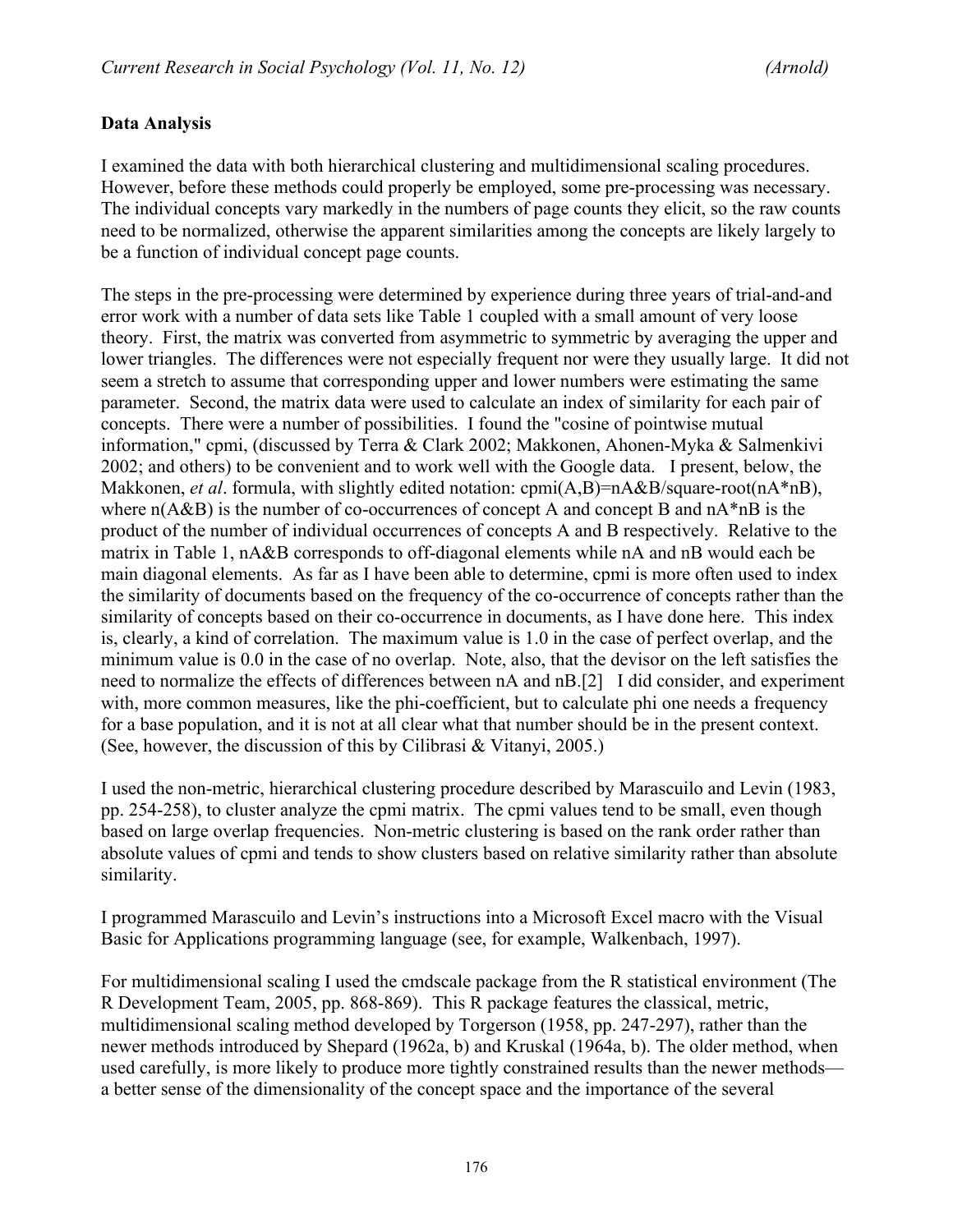dimensions. This is especially so for smaller sets of to-be-scaled objects. The non-metric methods often require the restraints imposed by a large number of dissimilarities to produce satisfying results. The classical method does require the assumption of Euclidian distances---an assumption that is supported by the results of this study.

My intuition is that, as a first approximation, a random population of squared Euclidian distances is distributed as Chi-square. If the cpmi function of the Google frequencies can be assumed to approximate Chi-square probabilities, then the square root of the associated Chi-square can be interpreted as a distance. [3] I used the cpmi coefficient as the probability for a one degree of freedom chi-square, resulting in the inter-concept distance formula,  $Distance(A, B) = square$ root(chi-square(cpmi(A,B)).

## **RESULTS AND DISCUSSION**

#### **Non-metric Cluster Analysis**

The most salient feature of the hierarchical cluster analysis was the partitioning of the nine names into three intuitively satisfying clusters. Freud, Jung and Adler form a distinct cluster. Watson, Skinner and Thorndike form another. And Köhler, Wertheimer and Lewin form a third. The concept names are clearly sorted into Psychoanalysts, Behaviorists and Gestalters respectively. Also, Psychoanalysts appear to be substantially different from the other two groups than they are from each other. This could be an academic vs. professional distinction that is correlated with psychological school, but, since this was not predicted, and since I don't have any very convincing argument for that finding, I am happy to simply note the result and move to another point.

I commented earlier that Thorndike and Lewin were, in some sense, special cases. Thorndike accomplished his work before Behaviorism was officially founded, and Lewin was not one of the founders of the Gestalt movement. I was, therefore, surprised to find them fitting so cleanly into their clusters. So, out of curiosity, I repeated the cluster analysis using a different similarity measure, the Jaccard coefficient (discussed in Makkonen, 2002 and elsewhere) and got roughly the same results just discussed. The informative differences were that Thorndike was very loosely connected to the Gestalt cluster while Lewin was very loosely connected to the Behaviorist cluster. Not terribly surprising. Similarities based on Google apparently connect Lewin and Thorndike only marginally to the Gestalt and Behaviorist schools, respectively.

#### **Classical Multidimensional Scaling**

A scree diagram was plotted, depicting the eigen values associated with each of the nine dimensions extracted from the distances calculated from the data in Table 1. One important aspect of those results is that all eigen values were positive. This is an important finding, since a problem haunting use of the classical method has been the necessity to estimate an additive constant to reduce the size and number of negative latent roots (Torgerson, 1958, pp. 268-277). This finding is consistent with the assumption that the distance function used here produces Euclidian distances. The scree diagram also suggests that no more than two of the dimensions extracted using classical multidimensional scaling are likely to be of interest. Table 2 shows the coordinates for the nine psychologists on each of the two dimensions.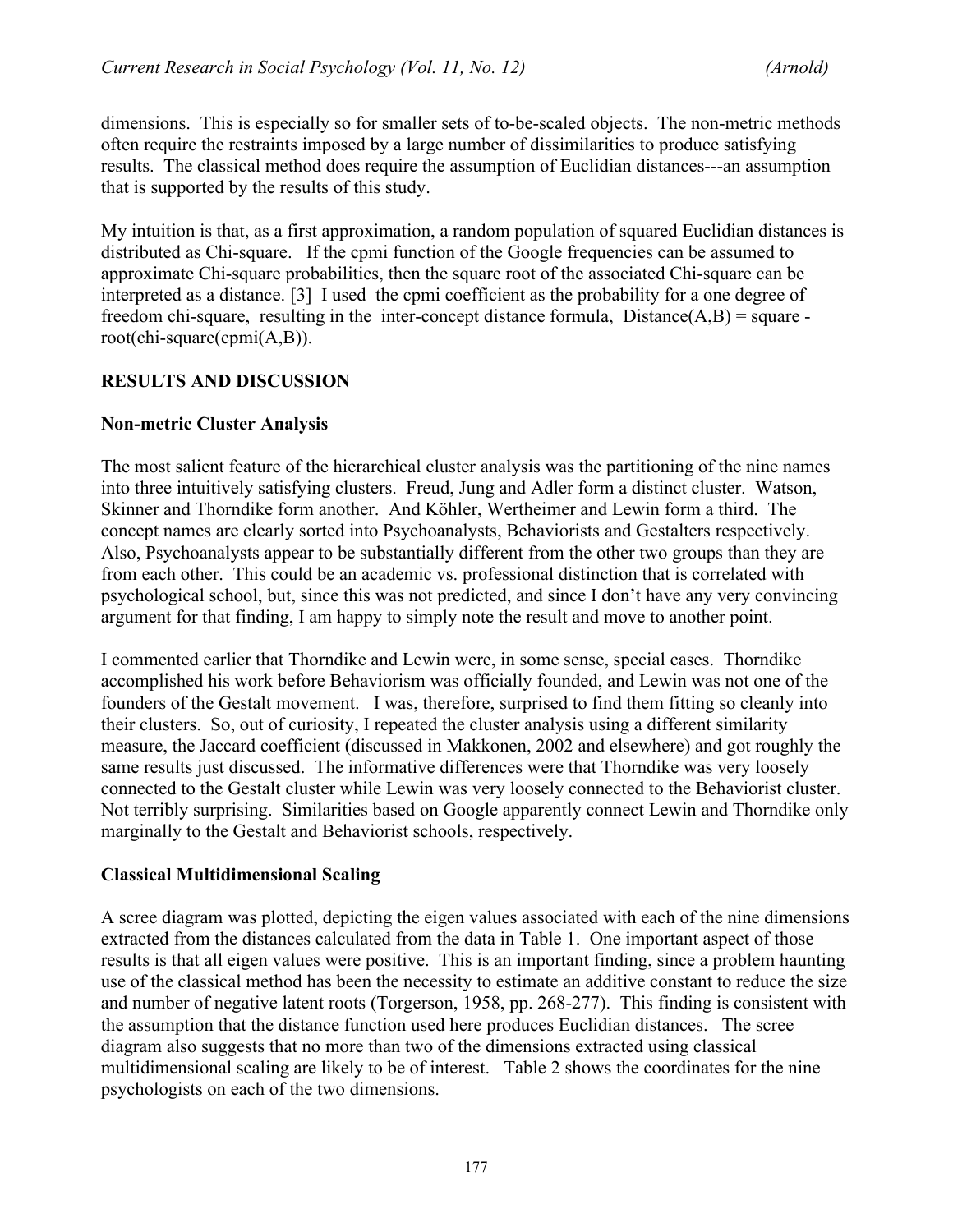|            | Dim <sub>1</sub> | Dim 2    |
|------------|------------------|----------|
| Freud      | $-1.463$         | 0.095    |
| Jung       | $-1.597$         | 0.220    |
| Adler      | $-0.933$         | 0.720    |
| Watson     | 0.471            | $-1.207$ |
| Skinner    | $-0.379$         | $-1.234$ |
| Thorndike  | 0.937            | $-0.636$ |
| Köhler     | 1.189            | 0.336    |
| Lewin      | 0.818            | 1.240    |
| Wertheimer | 0.957            | 0.466    |

#### **Table 2. Coordinates for the Nine Psychologists on the First Two Principal Component Dimensions Extracted by Classical Multidimensional Scaling**

When plotted against their coordinates on these first two principal component dimensions, the nine concept names separate neatly into the same three clusters demonstrated in the previously described cluster analysis. The centers of the clusters formed a rough triangle with the Psychoanalytic group more distant from the Gestalters and the Behaviorists than these last were from each other.

#### **Some More General Considerations**

#### *Validity*

The findings described so far will be of general interest to psychologists only to the degree that they illuminate psychological issues. The obvious first issue is whether or not these kinds of findings are valid and reliable pointers to human mental structures. So far, I have been satisfied that the findings associated with several sets of concepts have comported with my intuitions of what they should be. Over a period of about four years, I have used the methods described to analyze several concept sets: seventeen academic disciplines, eighteen famous names, the twelve most recent U.S. presidents and fifteen religious vocations. Early in the present exploration, I used a different similarity index on a set of colleges and universities. All of these analyses produced intuitively satisfying results.

I would not have been convinced of the psychological validity of these results if they had not been intuitively satisfying, but my intuition is not a substitute for an objective cross validation of the procedures. Such a cross validation might be provided with a favorable comparison of results from Google data with results from human judgments. I have not, so far, undertaken a special study of human judgments to compare with the Google results. I have done a crude comparison of results from a multidimensional scaling study published by Henley (1962, cited by Snodgrass, 1985, pp. 83-86) with a comparable Google study. Henley asked participants to rate pairs among thirty mammals for similarity and used multidimensional scaling to discern the dimensional structure of her data. I applied the same method to the same animals using Google co-occurrences to estimate semantic distance. A visual inspection of the plots of the first two dimensions from the two data sets showed considerable, but far from perfect, similarity. I did not have Dr. Henley's table of concept coordinates, at hand, so I was not able to calculate a numeric index of similarity. I also reanalyzed similarity ratings among a set of eighteen adjectives obtained in a study of mine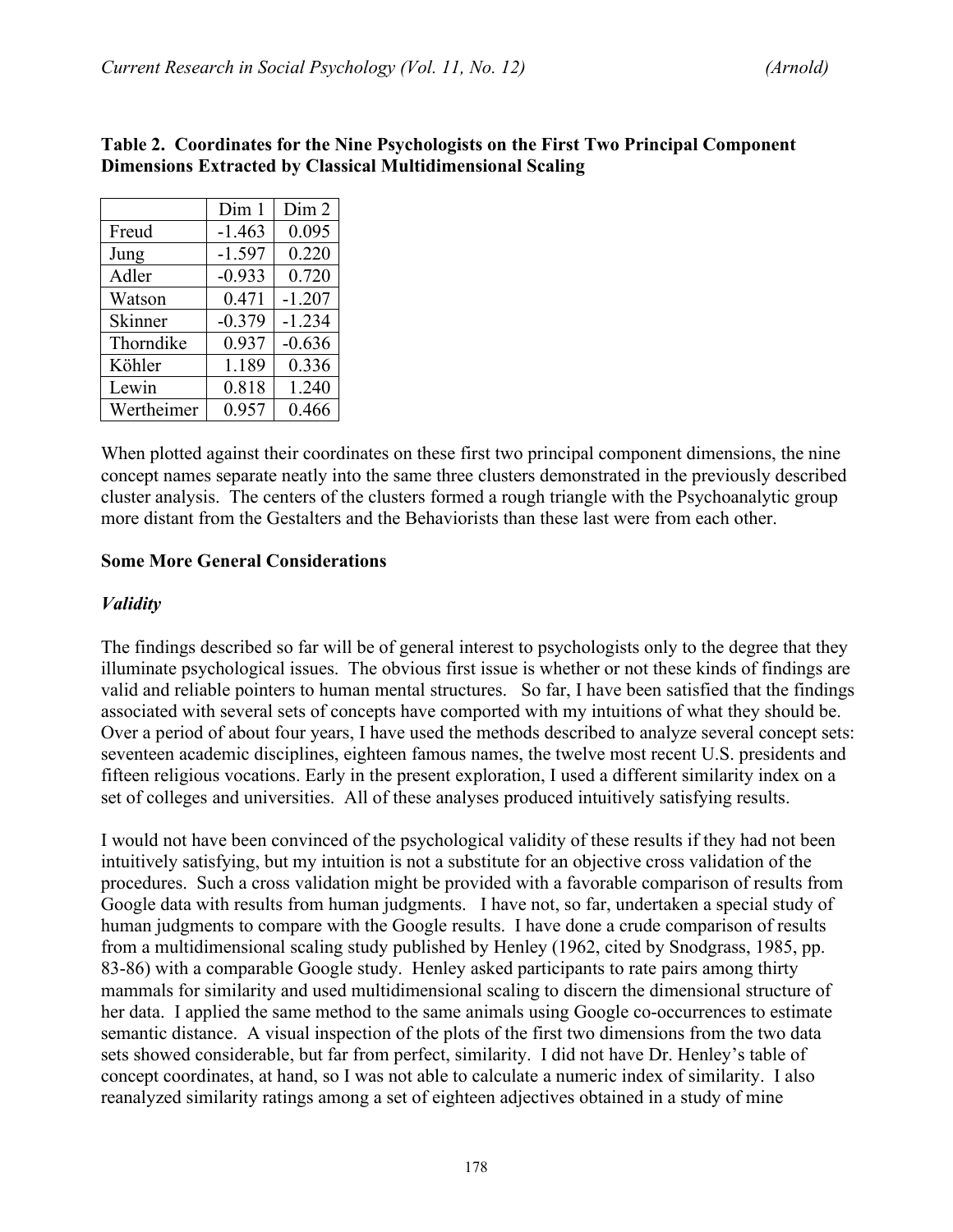(Arnold, 1971) and compared the multidimensional scaling results of that analysis with results for the same adjectives with similarities estimated from Google counts. I used the cancor utility from R (The R Development Team, 2005, pp. 860-861) to calculate canonical correlations among the first five dimensions from the human data and the first five dimensions extracted from the Google data. The five correlations were .85, .72, .63, .24 and .04, suggesting a fair amount of correspondence on at least two dimensions. Visual comparison of the two sets of results was not especially impressive, but the adjectives were a more or less random collection not picked with any sharply defined structure in mind. However, the canonical correlations suggest that a rotation of the two sets of principal component axes toward maximum similarity would likely improve the comparison.

## *Reliability*

One might expect a high degree of reliability or repeatability over time with Google counts. As the index grows larger, it is to be expected that the page counts will keep pace, but it is reasonable to expect that relative or proportionate counts should show some constancy. I repeated observations for two sets of data, separated in time by a number of months, in order to examine this question. Google co-occurrences for fifteen religious vocations were first gathered in three or four days ending August 23, 2003 and again around April 4, 2006. The total number of independent observations was 225 for each set. The raw page counts were transformed to natural logarithms to compensate for the considerable range and extreme positive skewness of the page counts. The Pearson *r* between the two sets of data was .94. Google co-occurrences for twelve recent U.S. presidents were first gathered around May 1, 2005 and again around April 4, 2006. The Pearson *r* for these data was also .94. Surprisingly, the average page counts were slightly smaller for the newer data than for the older data. This was the case for both religious vocations and presidents.

#### *Methodological Details Using Google*

Since this paper was written as much to propose an area of research and a method as to assert any particular psychological substance, I am moved to comment on some methodological details. First, most of the concept sets that I have discussed here have been as simple as I could find. They have been simple both in the sense that I was careful to use sets that were homogeneous with regard to content and level of abstraction. I have experimented with heterogeneous sets (e.g., hierarchies) with mixed and generally opaque results.[4] I have also tried to restrict the concept names to be as short as feasible in keeping with the intent of the analysis. In situations where one word names had a chance of producing clean and meaningful results, I used one word names. The problem with many multiple word designations is that there is often more than one possible choice for a given concept. This is clearly true, for example, with names of persons. Consider President Roosevelt. Should one use Franklin Roosevelt, Franklin D. Roosevelt, Franklin Delano Roosevelt, F. D. R. or President Roosevelt? Each of these (appropriately enclosed in parentheses) will generally result in a different page count. Clearly, richer results than mine are likely to be obtained with concepts that are more complex than mine were. However, great care and imagination are likely to be required in their selection if useful results are to be expected.

The mechanical procedures for gathering the data appear also to have some affect on the numbers obtained. In general, I have found that I get more easily interpretable results when I get the page counts by querying Google one concept or one pair of concepts at a time. This can take a long time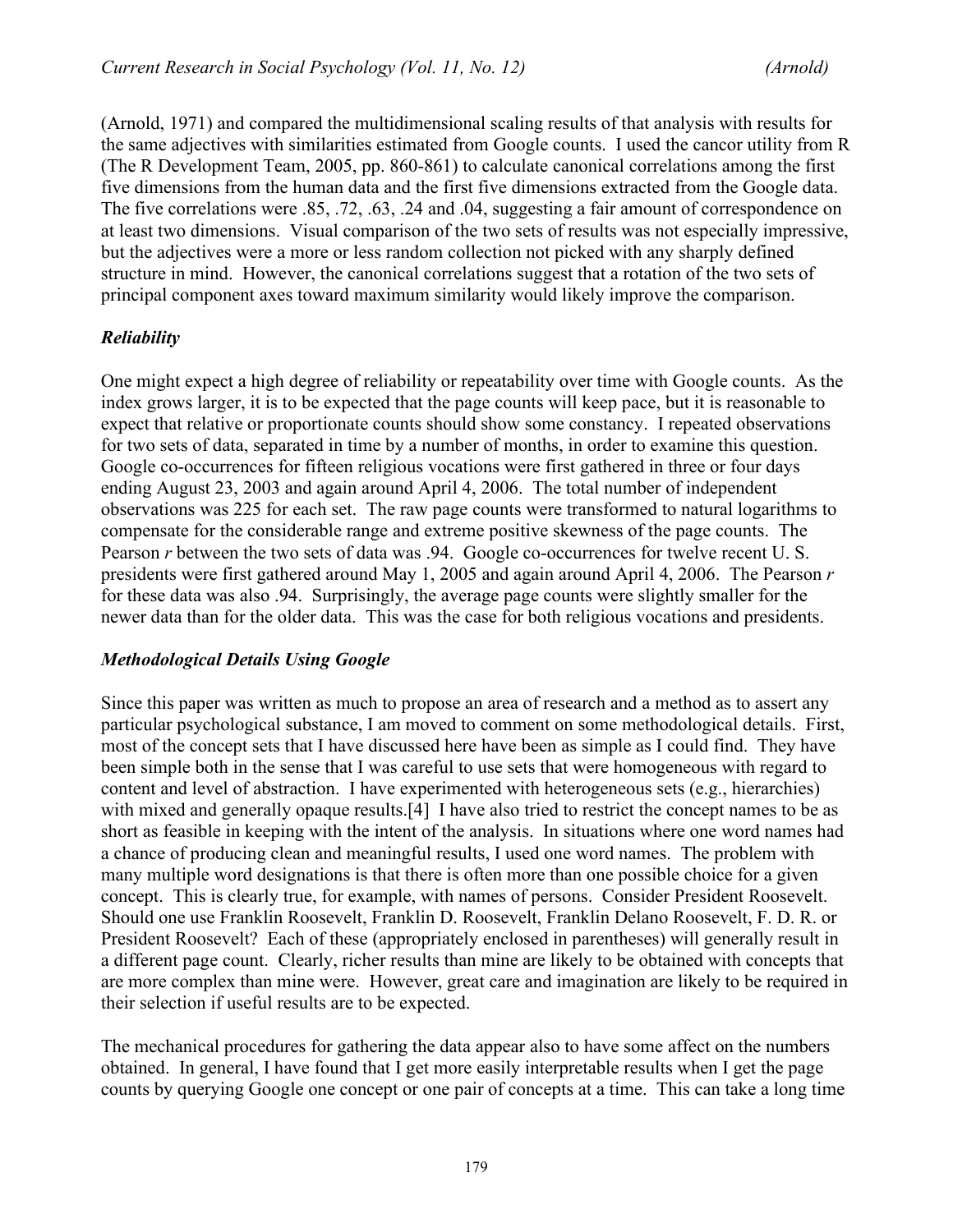with a large set of concepts (e.g., one-hundred queries for ten concepts). However, setting up a spreadsheet with the labels for the pairs pre-prepared can speed up the process considerably. It is possible to automate the query process a number of ways, with spreadsheet macros or special programs or scripts, but my experience with these is that they generate many inconsistent returns and more than an occasional error message instead of a number. In any case, the Google organization is apparently not favorably disposed toward automatic data extraction that does not follow the rules for using the Google API (Calliahain & Dornfest, 2003, p. 110, p. 306). Google will usually extend permission for 1000 queries in a twenty-four hour period to the user of a properly sanctioned program, and it is apparently possible to get this limit raised sometimes (Google website, n.d.), but I don't really recommend using a fully automated process.

Another consideration, in this context, is the choice of what to enter in the main diagonal of a cooccurrence matrix. A simple program for an automated query will likely present Google with all pairs in a given set, including doubles like {cow, cow} and {pig, pig}. My experience has been that the doubles do not generally yield the same sized page counts as do the corresponding singles, like simply cow or pig. The doubles counts are usually smaller than the singles. This makes a certain amount of sense. Further, the logic of the similarity indices discussed here suggests that the page counts for pages that include a particular concept at least once is the one properly inserted in the main diagonal of our co-occurrence matrices.

Finally, one needs to consider the many refinements or restrictions that Google provides that have the potential to refine a search. I will not list them here. The reader will find these easily at the Google website (n.d.). I have used only one of these with any frequency. I have restricted my searches to English language documents. One result, no doubt, is the presence of a considerable amount of "noise" left in my data, some of which might have been eliminated with the imposition of further restrictions. One can also get interesting variations on results by selectively excluding and including certain contextual concepts. For example, a search term that includes +Freud, +Jung and –Psychology (minus Psychology) will produce a different page count than one that includes +Freud, +Jung and +Psychology. Either of these might return results that, depending on the intent of the researcher, are less "noisy" than simply including Freud and Jung. I have not examined this proposition in any systematic fashion. Note that entering these proposed context-modifying terms can add considerable time and considerable potential typing error to the querying process.

#### **THE SEMANTIC DIFFERENTIAL**

Since this effort was largely inspired by Osgood's early work, and since I have dropped his name several times, it seems fitting to demonstrate that his specific insight regarding the three or four dimensions of connotative meaning (for example, Osgood, 1957, pp 31-75, and elsewhere) extend to the semantic structure of the world wide web. To accomplish this I borrowed twenty-one of the one hundred and twelve emotion names studied by Morgan and Heise (1988). The criteria for my selections were that each name have an extreme average rating on the Morgan and Heise E (evaluation) scale of greater than 2.5 or less than -2.5, and that they not be hyphenated terms. The scale values were derived from ratings on Semantic Differential type scales. Morgan and Heise present separate averages for men and women, I combined these into weighted means for men and women before making my selections. The twenty-one names are displayed in Table 3. The terms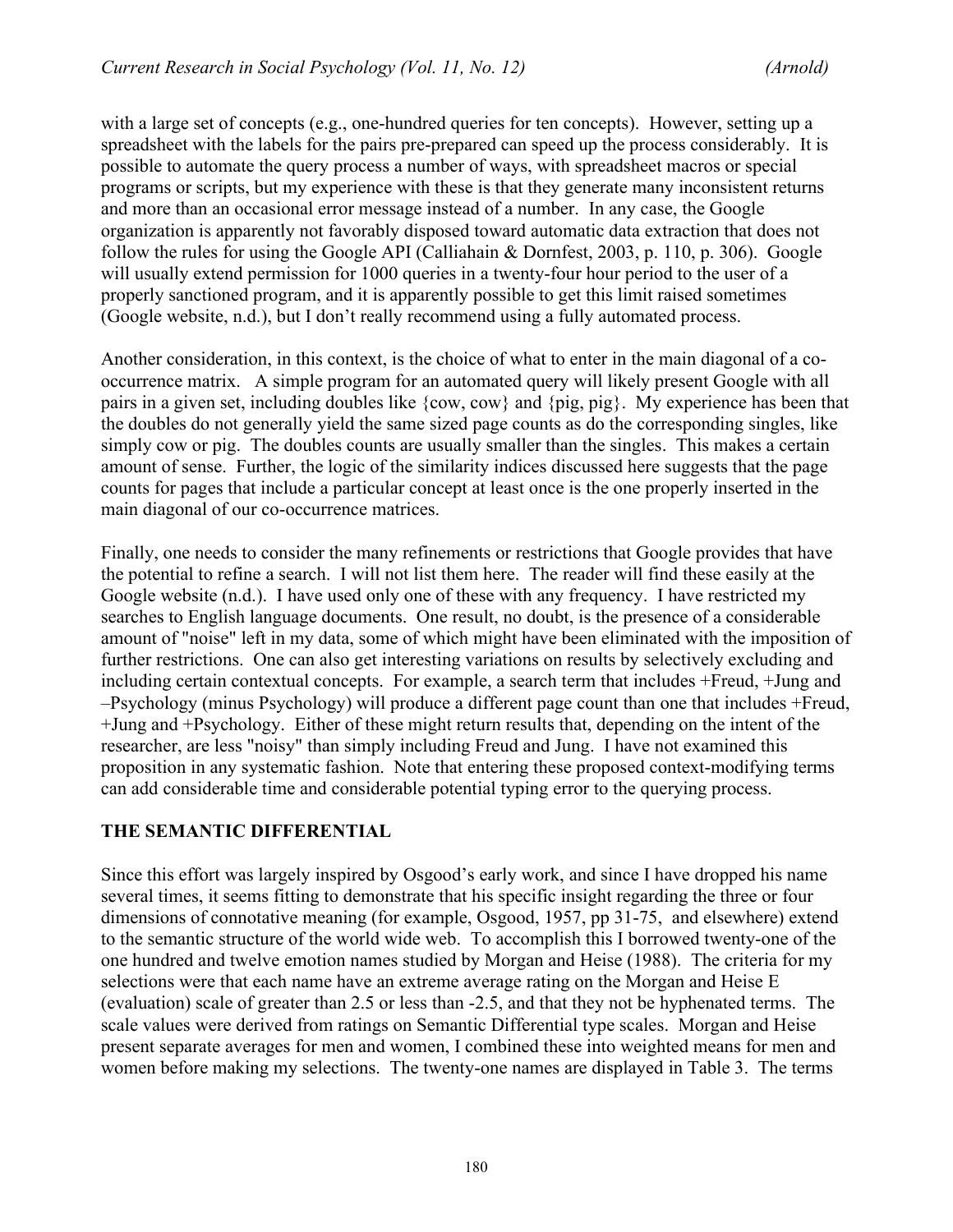+good and +bad were added as anchor references for my analysis. They do not appear in the Morgan and Heise list.

I presented Google with all of the pairs of the twenty-three terms displayed in Table 3, and subjected the resulting page counts to the same multidimensional scaling procedure described above. Table 3 shows the coordinates for the emotion names on the first five principle axis dimensions.

|             | Dim 1    | Dim 2    | Dim 3    | Dim 4    | Dim 5     |
|-------------|----------|----------|----------|----------|-----------|
| +bad        | $-0.493$ | 0.417    | $-0.008$ | $-0.310$ | 0.1385    |
| +good       | $-0.753$ | 0.203    | 0.503    | $-0.613$ | 0.0979    |
| +proud      | $-1.490$ | 0.357    | $-0.307$ | $-0.106$ | $-0.7153$ |
| +ecstatic   | $-0.560$ | $-2.562$ | 0.261    | $-0.898$ | 1.5465    |
| +happy      | $-0.800$ | $-0.689$ | $-0.365$ | $-0.703$ | 0.5476    |
| +overjoyed  | 1.396    | $-2.914$ | $-2.135$ | $-0.388$ | 0.8225    |
| +passionate | $-1.819$ | 0.201    | 0.844    | $-0.038$ | $-1.5180$ |
| +thrilled   | $-1.528$ | $-0.657$ | $-0.989$ | $-2.214$ | $-1.9051$ |
| +joyful     | $-0.422$ | $-2.197$ | 0.762    | 2.409    | $-0.6031$ |
| +pleased    | $-1.628$ | 0.001    | $-0.773$ | $-0.052$ | $-0.8029$ |
| +cheered    | 0.256    | $-0.128$ | $-1.661$ | 0.918    | 0.9121    |
| +outraged   | $-0.069$ | 2.865    | $-2.063$ | 0.066    | 0.9468    |
| +horrified  | 1.472    | 1.083    | $-1.208$ | $-0.618$ | 0.0484    |
| +mortified  | 3.127    | $-0.332$ | $-0.815$ | 1.332    | $-1.7932$ |
| +ashamed    | 0.241    | 0.855    | $-0.195$ | 1.105    | $-0.3142$ |
| +terrified  | 1.441    | 0.586    | 0.340    | 0.054    | $-0.1252$ |
| +empty      | $-1.181$ | 0.759    | 0.958    | 0.392    | 0.8674    |
| $+$ hurt    | $-0.403$ | 1.017    | 0.026    | $-0.066$ | 0.2530    |
| $+$ lonely  | $-0.698$ | $-0.295$ | 1.984    | 0.100    | 0.0782    |
| +miserable  | 0.361    | 0.318    | 0.445    | 0.784    | $-0.4225$ |
| +depressed  | $-0.630$ | 0.242    | 1.274    | 0.160    | 0.6513    |
| +crushed    | 0.072    | 0.597    | 0.906    | 0.479    | 1.4687    |
| +petrified  | 4.108    | 0.275    | 2.218    | $-1.791$ | $-0.1796$ |

|                                                        | Table 3. Coordinates for 23 Emotions on the First Five Principal Component Dimensions |
|--------------------------------------------------------|---------------------------------------------------------------------------------------|
| <b>Extracted by Classical Multidimensional Scaling</b> |                                                                                       |

The multiple correlation for predicting Morgan and Heise E values from these scaled coordinates is .878. It is apparent that almost all of this is accounted for by Dimension 1 and Dimension 2.

Apparently, at least, one Semantic Differential factors, evaluation, does contribute to the structure of the web. It is not clear, from my analysis, how much activity and potency are present. The Morgan and Heise A and P ratings for the twenty-one concepts I used have high multiple correlations when predicted from the data in Table 3, but, for these twenty-one concepts, E, P and A all show considerable intercorrelation. For that reason, independent tests for E, A and P are not really feasible with my data.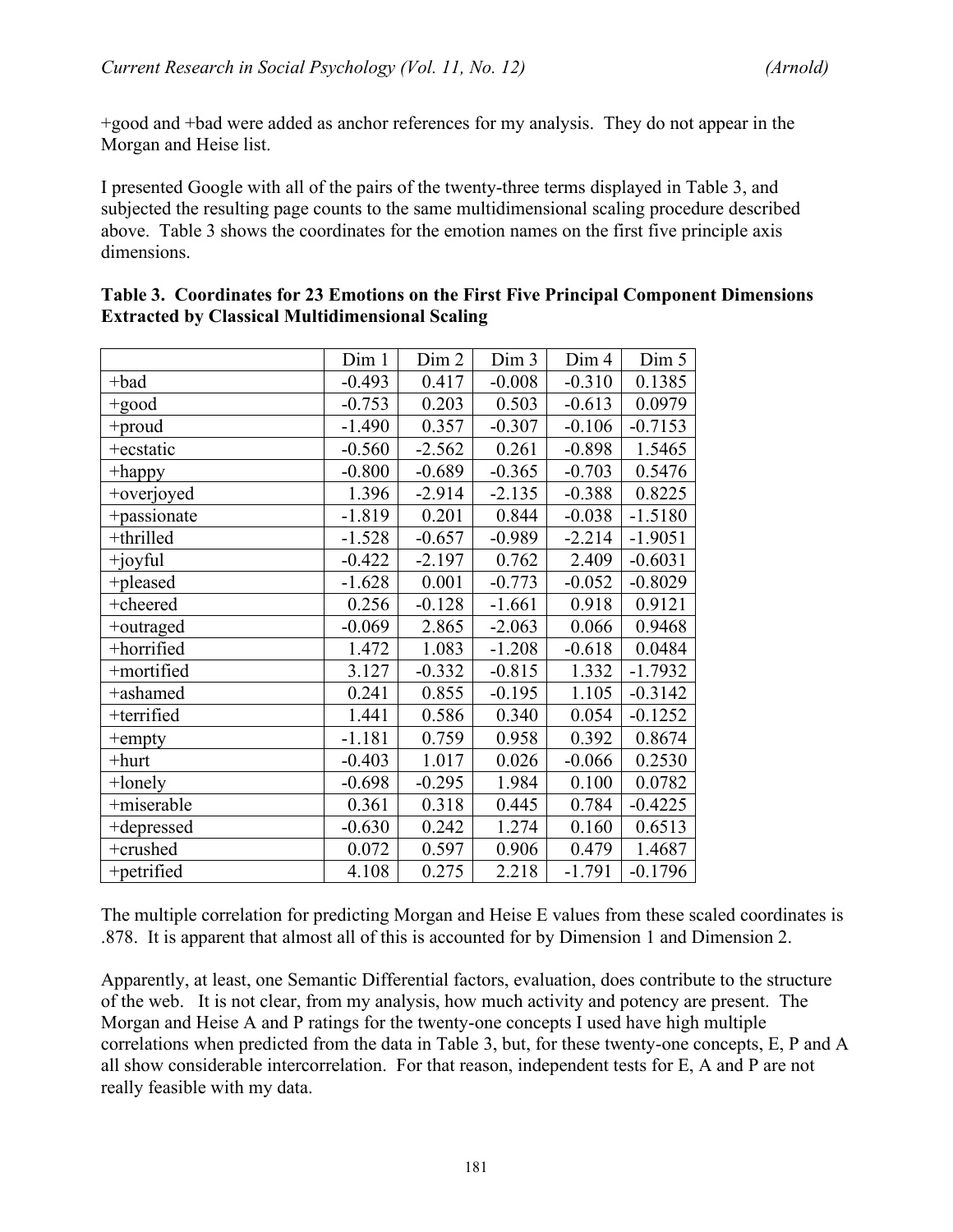## **REFERENCES**

Arnold, J. B. (1963). A test of some unifying assumptions for meaningfulness and meaning. Unpublished doctoral dissertation, University of California, Berkeley.

Arnold, J. B. (1971). A multidimensional scaling study of semantic distance [Monograph]. *Journal of Experimental Psychology, 90,* 349-372.

Boeree, C. G. (2000). *Gestalt Psychology*. Retrieved 15 June 2006 from http://www.ship.edu/~cgboeree/gestalt.html.

Boring, E. G. (1950). *A history of experimental psychology* (3d ed.). New York: Appleton-Century-Crofts.

Calishain, T. & Dornfest, R. (2003). *Google Hacks*. Sebatapol, CA, O'Reilly.

Cilibrasi, R. & Vitanyi P. (2005). Automatic meaning discovery using Google. *arXiv:cs.CL/0412098 v2 15 Mar 2005*. Retrieved March 15, 2005 from http://arxiv.org/PS\_cache/cs/pdf/0412/0412098.pdf.

Flavell, J. H. (1961). Meaning and meaning similarity II: The semantic differential and cooccurrence as predictors of judged similarity of meaning. *Journal of General Psychology, 64,* 321- 335.

Ford, P. (2002a). August 2009: How Google beat Amazon and Ebay to the Semantic Web. *Ftrain*. Retrieved March 29, 2006, from http://www.ftrain.com/google\_takes\_all.html.

Ford, P. (2002b). A bit of commentary on Google and the Semantic Web*. Ftrain*. Retrieved March 29, 2006 from http://www.ftrain.com/google\_semweb\_commentary.html.

Google website (n. d.). Google web APIs (beta), frequently asked questions. Retrieved April 5, 2006 from http://www.google.com/apis/api\_faq.html#gen7.

Henley, N. M. (1962). A psychological study of the semantics of animal terms. *Journal of Experimental Psychology, 93*, 366-378.

Kruskal, J. B. (1964a). Multidimensional scaling by optimizing goodness of fit to a monotonic hypothesis. *Psychometrika, 29*, 1-27.

Kruskal, J. B. (1964b). Nonmetric multidimensional scaling: A numeric method. *Psychometrika, 29*, 115-129.

Osgood, C. E., Suci, G. J. & Tannenbaum, P. H. (1957). *The measurement of meaning*. Urbana: University of Illinois Press.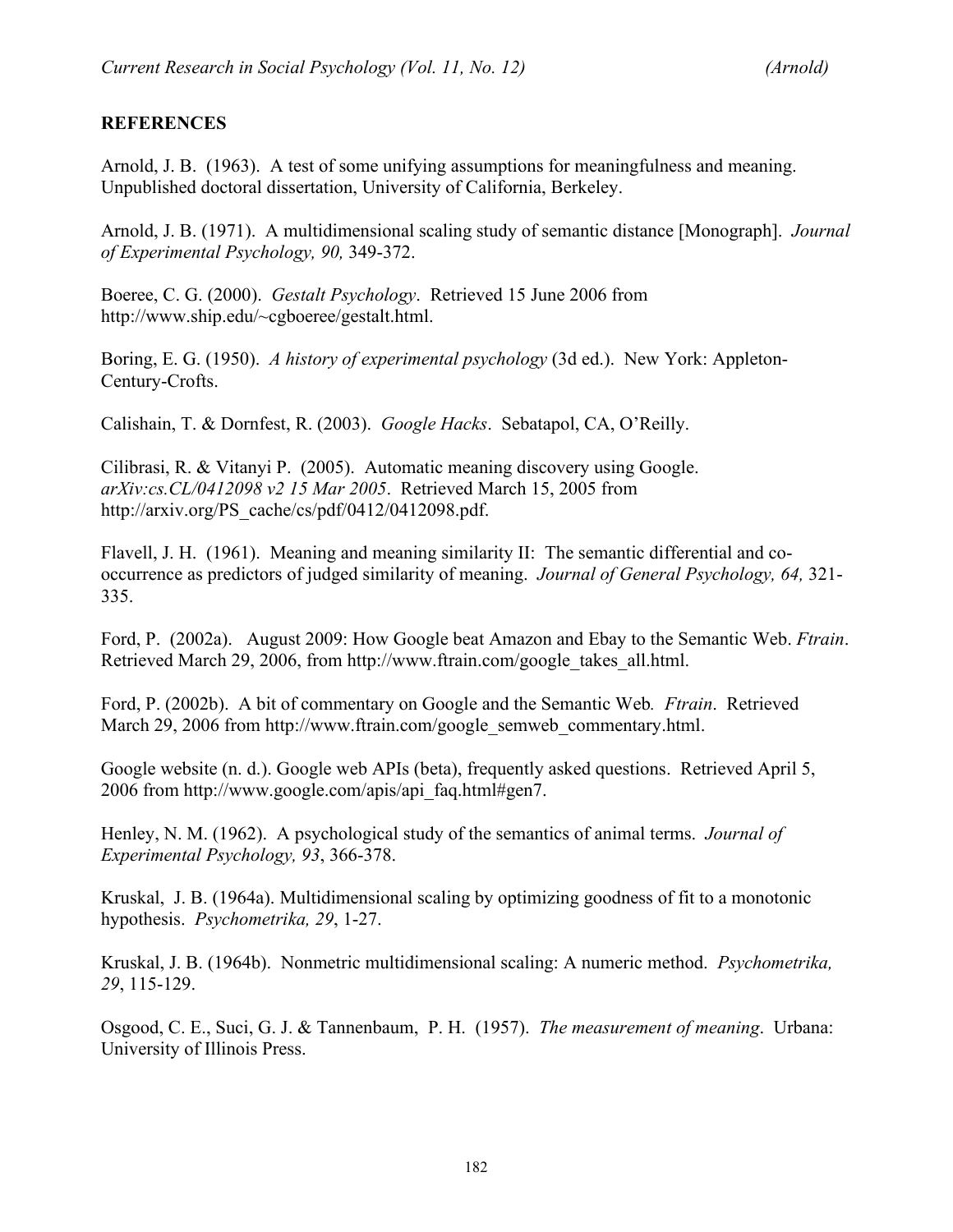Peters, R. S. (Ed.). (1962). *Brett's history of psychology*. Cambridge: The Massachusetts Institute of Technology.

Makkonen, J., Ahonen-Myka, H. & Salmenkivi, M. (2002). Applying semantic classes in event detection and tracking. Retrieved March 3, 2006 from http://www.cs.helsinki.fi/u/jamakkon/papers/icon02.pdf.

Marascuilo, L. A. & Levin, J. R. (1983). *Multivariate statistics in the behavioral sciences*. Monterey, Ca.: Brooks/Cole.

Morgan, R. L. & Heise, D. (1988). Structure of emotions. *Social Psychology Quarterly, 51*, 19-31. Retrieved May 4, 2006 from http://www.indiana.edu/~socpsy/papers/MorganHeise.pdf

The R Development Team (2005). *R: A Language and Environment for Statistical Computing Reference Index*, pdf. Retrieved April 6, 2006 from http://www.r-project.org/.

Shepard, R. (1962a). The analysis of proximities: Multidimensional scaling with an unknown distance function. *Psychometrika, 27*, 125-139.

Shepard, R. (1962b). The analysis of proximities: Multidimensional scaling with an unknown distance function. *Psychometrika, 27*, 219-246.

Snodgrass, J. G., Levy-Berger, G. & Haydon, M. (1985). *Human Experimental Psychology*. New York, Oxford University Press.

Terra, E. & Clarke, C. (2003). Frequency estimates for Statistical Word Similarity Measures. *Proceedings of HLT-NAACL 2003 Main Papers, pp. 165-172 Edmonton, May-June 2003*. Retrieved March 21, 2006 from http://www.cs.mu.oz.au/acl/N/N03/N03-1032.pdf.

Torgerson, W. S. (1958). *Theory and methods of scaling*. New York: John Wiley & Sons.

Walkenbach, J. W. (1997). *Excel 97 programming for windows for dummies*. Foster City, CA: IDG Books.

Watkins, R. I., & Evans, R. B. (1991). *The great psychologists: A history of psychological thought*. New York: HarperCollins.

## **ENDNOTES**

[1] I use curly brackets here to avoid using parentheses or quotation marks which have special uses in making Google queries.

[2] It is, actually, possible for the cpmi to assume a value greater than 1.00, since the kinds of data observed here are not necessarily perfectly consistent. The way Google works, the estimated cooccurrence of concepts A and B could be larger than the sum of the estimated individual